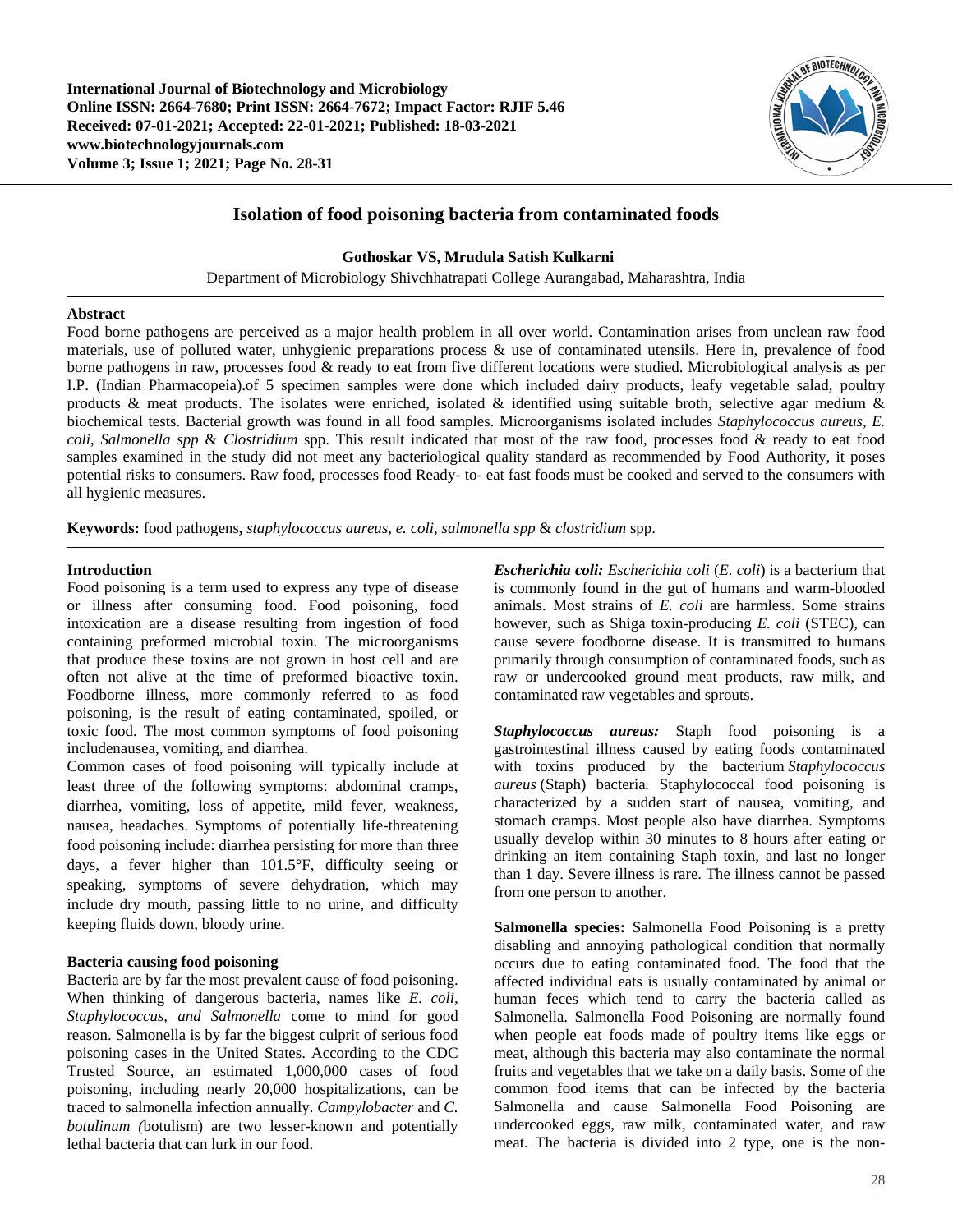typhoidal type which is quite common and the other one is the typhoidal type of bacteria which may cause Typhoid which is potentially dangerous and may require extensive antibiotic treatment. The specific bacterial form causing this condition is called the Salmonella Typhi bacteria. The most common symptoms of Salmonella Food Poisoning are Diarrhea, Abdominal cramping, Fever ranging from 102 to 104 degrees.

*Clostridium species: C. perfringens* food poisoning is usually a mild Clostridial infection. *C. perfringens* is widely distributed in feces, soil, air, and water. Contaminated meat has caused many outbreaks. *C. perfringens* spores sometimes survive cooking; they can germinate and multiply, resulting in large numbers of bacteria when cooked meat that is contaminated with *C. perfringens* is left at room temperature or even up to  $60^{\circ}$  C (140° F, as on a warming table) for a period of time. Outbreaks typically occur in commercial establishments and rarely at home. Once inside the gastrointestinal tract, *C. perfringens* produces an enterotoxin that acts on the small bowel. Only *C. perfringens* type A has been definitively linked to this food poisoning syndrome. Mild gastro enteritisis most common, with onset of symptoms 6 to 24 hours after ingestion of contaminated food. The most common symptoms are watery diarrhea and abdominal cramps. Vomiting and fever are unusual. Symptoms typically resolve within 24 hours; severe or fatal cases rarely occur.

## **Material and Methods**

# **Collection of sample**

- 1. Vegetables were collected from the market.
- 2. Processed food were collected from domestic kitchens
- 3. Poultry products were collected from poultry yard
- 4. Meat and meat products were collected from slaughter house
- 5. Dairy products were collected from dairy

# **Enrichment of sample**

For enrichment of pathogens from specimen samples & positive controls, each sample & pure cultures were inoculated in Soyabean- casein digest broth (SCDM-100ml) and incubated at 37°C for 24-48 hrs. Examine the medium for growth & if growth is present use an inoculating loop to streak a portion of the on surface of selective agar medium.

Composition of SCDM (M011): Ingredients Gms / Litre Tryptone 17.000 Soya peptone 3.000 Sodium chloride 5.000 Dextrose (Glucose) 2.500 Dipotassium hydrogen phosphate 2.500 Final pH (at 25°C) 7.3±0.2

### **Isolation and Identification of food poisoning Bacteria**

**I)** *Staphylococcus aureus:* After enrichment a loopful sample & culture of dairy product samples were streaked on Mannital Salt Agar along with positive control (*S.aureus*ATCC6538). After incubation at 30-35°C for 24-48 hours. Further identification was done by using coagulase test.

Coagulase Test: With the aid of an inoculating loop transfer representative suspected colonies from agar surface of Mannitol Salt Agar medium to individual tubes, each containing 0.5ml of mammalian preferably rabbit or hourse, plasma with or without suitable intervals upto 24 hours. If no coagulation in any degree is observed, the sample meets the

requirements of the test for absence of *Staphylococcus aureus.* Composition of Mannital salt agar MH118:Components Item g/L Proteose Peptone 10.00, Beef Extract 1.00 Sodium Chloride 75.00, D-Mannitol 10.00, Phenol Red 0.025, Agar 15.00, Final pH (at  $25^{\circ}$ C) 7.4  $\pm$  0.2

*II) Escherichia coli:* After enrichment by means of inoculating loop, sample & culture were inoculated on surface EMB agar medium plates and incubated at 37°C for 24 hours.

Identification: A pink or rose red colonies with metalic sheen were observed on surface of EMB agar medium. Peptone water tubes were inoculated with these colonies of metalic sheen and incubated at 44°C for 18 hours. Then observed for cherry red colour ring formation in upper  $1/3<sup>rd</sup>$  portion after addition of Kovac's reagent and confirming with positive control (*Escherichia coli* NCTC9002).

Composition: 1) EMB agar M317: Ingredients Gms / Litre Peptone 10.000, Dipotassium hydrogen phosphate 2.000, Lactose 5.000, Saccha rose (Sucrose) 5.000, Eosin - Y 0.400, Methylene blue 0.065 Agar 13.500 Final pH ( at 25°C) 7.2±0.2

2) Peptone water (M028): Ingredients Gms / Litre Peptone 10.000 Sodium chloride 5.000 Final pH (at 25°C) 7.2±0.2

3) Kovac's reagent (R008): p-dimethy lamino benzaldehyde 5.000 Amyl alcohol 75.000 Hydrochloric acid, concentrated 25.000

**III***) Salmonella species*: After enrichment the sample & positive culture were streaked on surface of Brilliant Green Agar medium. Upon examination if colonies conform to description as given in table. Proceed to further identification by transferring representative suspect colonies individually by means of inoculating loop to butt slant tube of triple sugar agar slant by means of an inoculating wire, to a slant tube of triple sugar iron agar by first streaking surface of slants & then stabbing the wire well beneath surface and incubating it at 35- 37°C for 24 hours. After incubation the tubes were observed for change in colour of the slant from acidic (yellow) to alkaline (red) with or without blackening due to H2S production.

Composition: 1) Brilliant Green agar (MM016): Ingredients Gms / Litre Peptone 10.000 Yeast extract 3.000 Lactose 10.000 Sucrose 10.000 Sodium chloride 5.000 Phenol red 0.080 Brilliant green 0.0125 Agar 12.000 pH after sterilization 6.9±0.2

2) Triple sugar agar (M021): Ingredients Gms / Litre Peptone 20.000 HM extract # 3.000 Yeast extract 3.000 Lactose 10.000 Sucrose 10.000 Glucose(Dextrose) 1.000 Iron(III) citrate 0.300 Sodium chloride 5.000 Sodium thiosulphate 0.300 Phenol red 0.024 Agar 12.000 Final pH ( at 25°C) 7.4±0.2

**IV)** *Clostridium species*: Enrichment: sample was inoculated separately into RCMM and incubated at 37°C for 40-48 hours. Growth of *Clostridium* was visualized as gas bubbles. Blackening and disintegration of meat particle indicates proteolytic activity in the media. The medium further tested for presence of *Clostridium.* 

Isolation and identification: after confirming enriched growth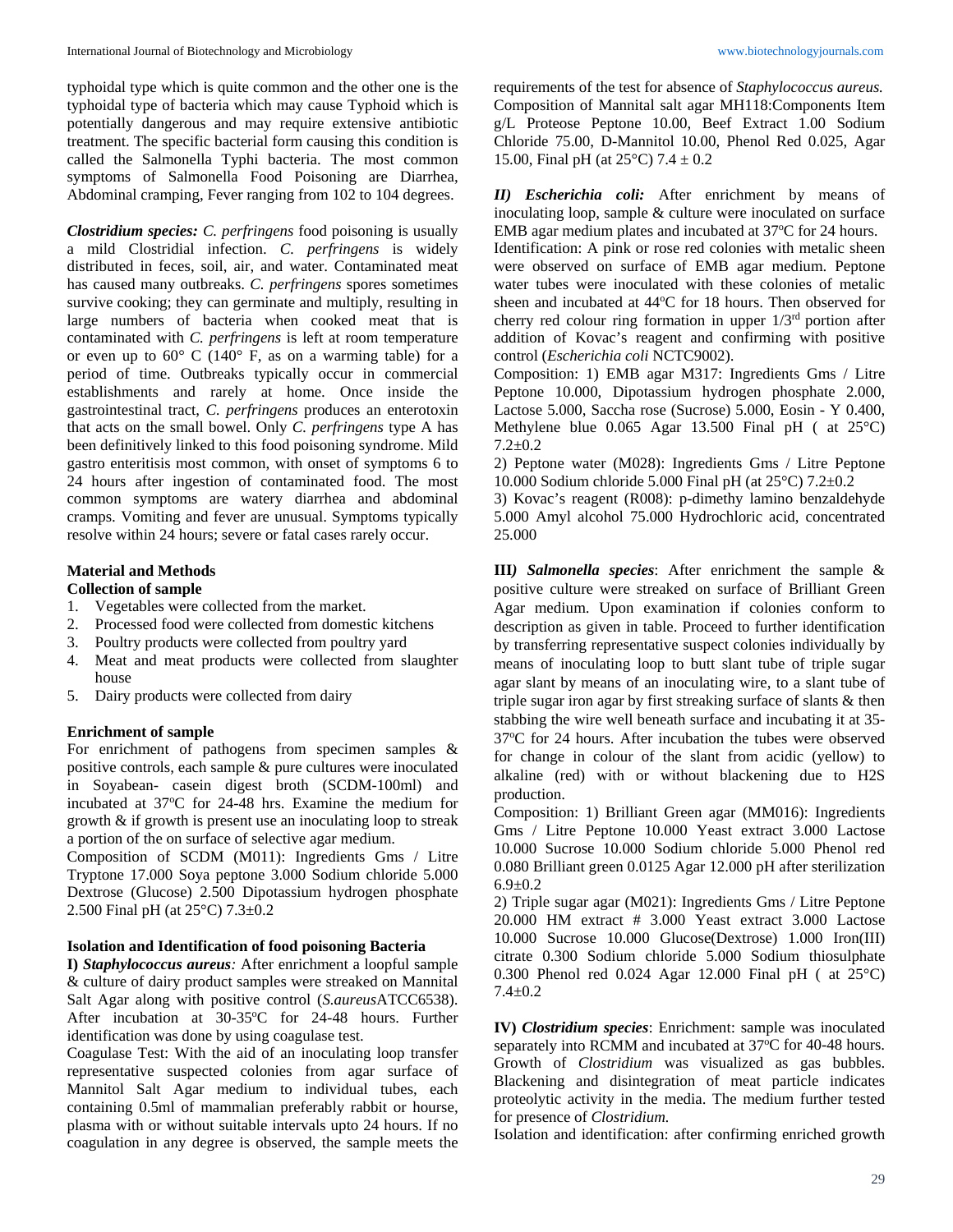a loop ful culture was inoculated on Clostridium agar by streak plate method. Plates were incubated at 35-37°C for 24-48 hours and observed growth with typical colony characteristics when compared with standard.

Composition: 1) RCMM (M149): Ingredients Gms / Litre HMH peptone B # 98.000 Proteose peptone 20.000 Dextrose (Glucose) 2.000 Sodium chloride 5.000 Final pH (at 25°C) 7.2±0.2

2) Clostridium agar (M497): Ingredients Gms / Litre Tryptone 17.000 Soya peptone 3.000 Dextrose 6.000 Sodium chloride 2.500 Sodium thioglycollate 1.800 L-Cystine 0.250 Sodium formaldehyde sulphoxylate 1.000 Neomycin sulphate 0.150 Sodium azide 0.200 Agar 14.500 Final pH ( at 25°C) 7.0±0.2

#### **Results and Discussion**

Food samples collected from different outlets like Dairy, kitchen, Market place, Poultry yard & Slaughter house Food house had been used for isolation & identification of food pathogens. Microbiological analysis (Microbial Limit Test as per I.P.) results revealed that the specimen samples contains as *Escherichia coli w*as the most highly abundant pathogen in Market & kitchen. *Salmonella* was most common in poultry yard where as *Staphylococcus aureus* is common in dairy & Clostridium is common in slaughter house.

**Table 1:** Morphologic Characteristics of *Staphylococcus aureus* on Selective Agar media

| <b>Selective Media</b> | <b>Characteristic colonial</b><br>morphology | <b>Gram Stain</b> |
|------------------------|----------------------------------------------|-------------------|
| Mannitol Salt Agar     | Yellow colonies with yellow                  | Positive cocci in |
| medium                 | zones                                        | Clusters          |



**Fig 1:** Isolation of Specimen sample-1 on Mannitol Salt Agar

**Table 2:** Morphologic Characteristics of *Escherichia coli* on Selective Agar media

|          | Selective Media   Characteristic colonial morphology   Gram Stain |      |
|----------|-------------------------------------------------------------------|------|
| EMB Agar | Blue-black with Green metallic sheen Negative short               |      |
|          | colonies                                                          | rods |



**Fig 2:** Isolation of Specimen sample-2 on Eosine Methylene Blue Agar

**Table 3** Morphologic Characteristics of Salmonella Spp. on Selective Agar media

|                 | Selective Media Characteristic colonial morphology | <b>Gram Stain</b> |
|-----------------|----------------------------------------------------|-------------------|
| Brilliant Green | Pinkish white or red colonies                      | Negative short    |
| Agar            | surrounded by red halo                             | rods              |

**Table 4:** Morphologic Characteristics of Clostidium Spp. on Selective Agar media

|                  | Selective Media   Characteristic colonial morphology   Gram Stain |               |
|------------------|-------------------------------------------------------------------|---------------|
| Clostridium Agar | Pale White Colonies appeared                                      | Positive Rods |



**Fig 3:** Isolation of Specimen sample-5 on Clostridium Agar

#### **Conclusions**

The different types of bacteria present in the food samples and in some sites in the kitchens, dairy, Market, Poultry yard & Slaughter house. *E. coli* and *Salmonella spp.* were the most abundant bacteria in the kitchen, Market yard & poultry farm which reveals the poor hygiene in these areas. *Staphylococcus aureus* & Clostridium spp. were the most abundant bacteria in dairy & slaughter house. To prevent cross-contamination, surfaces and utensils that are used to make and prepare raw food, particularly poultry and meat, should be thoroughly cleaned with an antibacterial cleanser or disinfectant after each use. When using sponges and dish towels, it is imperative that they be disinfected.

#### **References**

1. Xiaolin Ao, Junlin Yan, Ceng Chen, Jiawei Zhao, Shuliang Lie, Ke Chao *et al*. "Isolation and identification